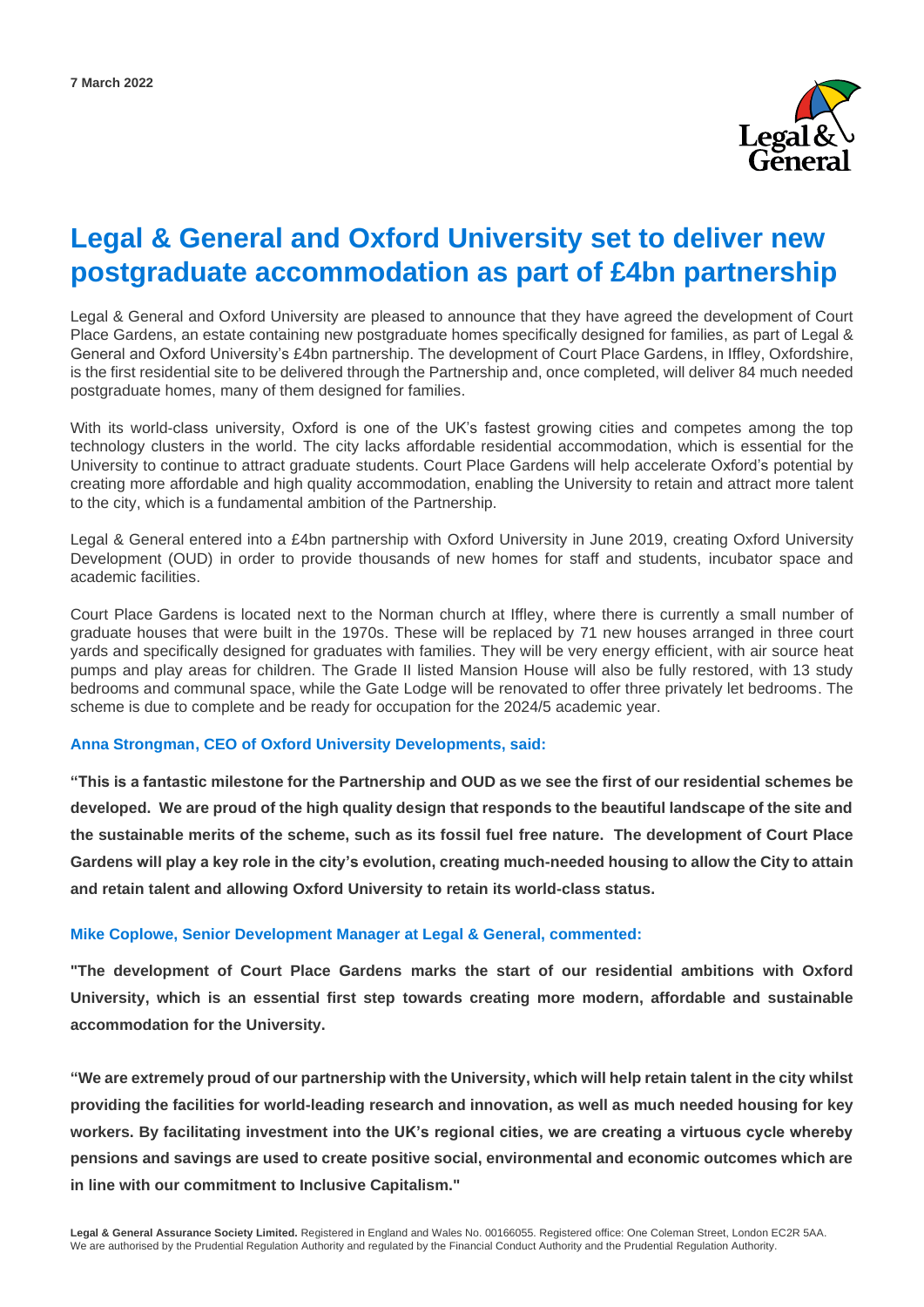### **Dr David Prout, Pro-Vice-Chancellor (Planning & Resources) of Oxford University, said:**

**"We are delighted that work at Court Place Gardens can now begin, replacing the site's run-down 1970s housing with a superb new graduate community, built to the highest standards with exceptional environmental performance in keeping with the University's ambitious sustainability targets. We look forward to working closely with L&G and OUD on this vital first step towards achieving our strategic goal of building at least 1,000 new units of graduate accommodation and 1,000 staff homes – something that will benefit the whole community by helping ease the pressure on Oxford's housing market.**

# **Notes to editors**

#### **About Legal & General Capital**

Legal & General Capital (LGC) is Legal & General Group's alternative asset platform, creating assets for Legal & General Retirement and third-party clients in order to achieve improved risk-adjusted returns for our shareholders.

LGC has built its market leading capabilities in a range of alternative assets, delivering depth of resource, track record and intellectual property. Investing in the real economy and creating alternative assets that deliver a tangible societal impact, its purpose is to invest society's capital for society's benefit. LGC's investments have been vertically integrated and include: residential property; specialist commercial real estate; clean energy; alternative credit; and venture capital.

As LGC's capability to create alternative assets continues to grow, it will not only continue to grow its balance sheet alternative assets but also create alternative assets for third party investors. Many of these investors have the same aims, namely to create assets to back pensions with an improved yield or to create assets with strong growth prospects but with low correlation to equities.

L&G has invested around £30bn in levelling-up regional economies, including through major regeneration schemes in Cardiff, Newcastle and Salford. Legal & General recently made a commitment to enable all new homes across its portfolio to operate at net zero carbon emissions by 2030, including Legal & General Modular Homes, CALA Group, Legal & General Affordable Homes, Build to Rent and Later Living.

[www.legalandgeneralcapital.com](http://www.legalandgeneralcapital.com/)

## **About LGIM Real Assets**

LGIM Real Assets is a division of Legal & General Investment Management (LGIM), one of Europe's largest institutional asset managers and a major global investor. LGIM manages £1.4tn in assets (as at 31 December 2021), working with a range of global clients, including pension schemes, sovereign wealth funds, fund distributors and retail investors. LGIM Real Assets has AUM of £39bn (as 31 December 2021) and is one of the largest private markets investment managers in the UK.

Investing in both debt and equity and across the risk/return spectrum, LGIM Real Assets actively invests in and manages assets across commercial, operational and residential property sectors, as well as infrastructure, real estate, corporate and alternative debt. Taking a long term view in order to future proof its investments, the business continues to lead the industry in ESG performance, considering all environmental, social and governance issues at asset level as well as portfolio level.

## **About Legal & General Group**

Established in 1836, Legal & General is one of the UK's leading financial services groups and a major global investor, with international businesses in the US, Europe, Middle East and Asia. With over £1.24 trillion in total